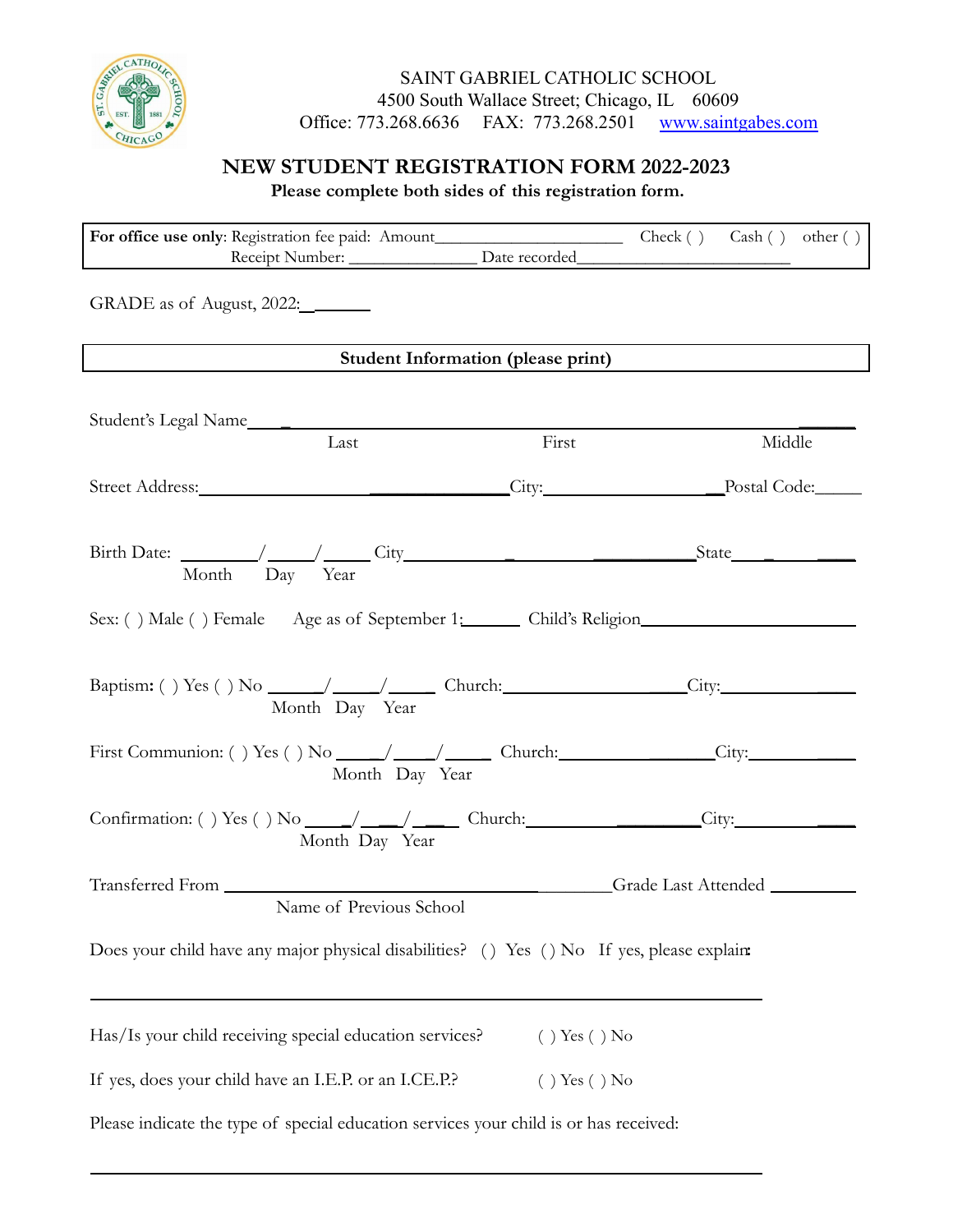| Parent/Guardian Information                                                                                                      |                                                                     |                              |                         |  |
|----------------------------------------------------------------------------------------------------------------------------------|---------------------------------------------------------------------|------------------------------|-------------------------|--|
|                                                                                                                                  |                                                                     |                              |                         |  |
|                                                                                                                                  |                                                                     |                              |                         |  |
|                                                                                                                                  |                                                                     |                              |                         |  |
|                                                                                                                                  |                                                                     |                              |                         |  |
|                                                                                                                                  |                                                                     |                              |                         |  |
|                                                                                                                                  |                                                                     |                              |                         |  |
|                                                                                                                                  |                                                                     |                              |                         |  |
|                                                                                                                                  |                                                                     |                              |                         |  |
| Parent Status: () Married/Living Together () Separated () Divorced () Deceased                                                   |                                                                     |                              |                         |  |
|                                                                                                                                  | Child Lives With: () Mother and Father () Mother () Father () Other |                              |                         |  |
|                                                                                                                                  |                                                                     |                              |                         |  |
|                                                                                                                                  |                                                                     |                              |                         |  |
| <b>Student Ethnicity</b><br>For statistical purposes, please indicate your child's ethnicity according to the following choices: |                                                                     |                              |                         |  |
|                                                                                                                                  | Native American or Alaskan Native                                   | () Asian or Pacific Islander | () Black (Non-Hispanic) |  |
| White(Non-Hispanic)<br>() Multi-Ethnic<br>() Hispanic                                                                            |                                                                     |                              |                         |  |
|                                                                                                                                  |                                                                     |                              |                         |  |